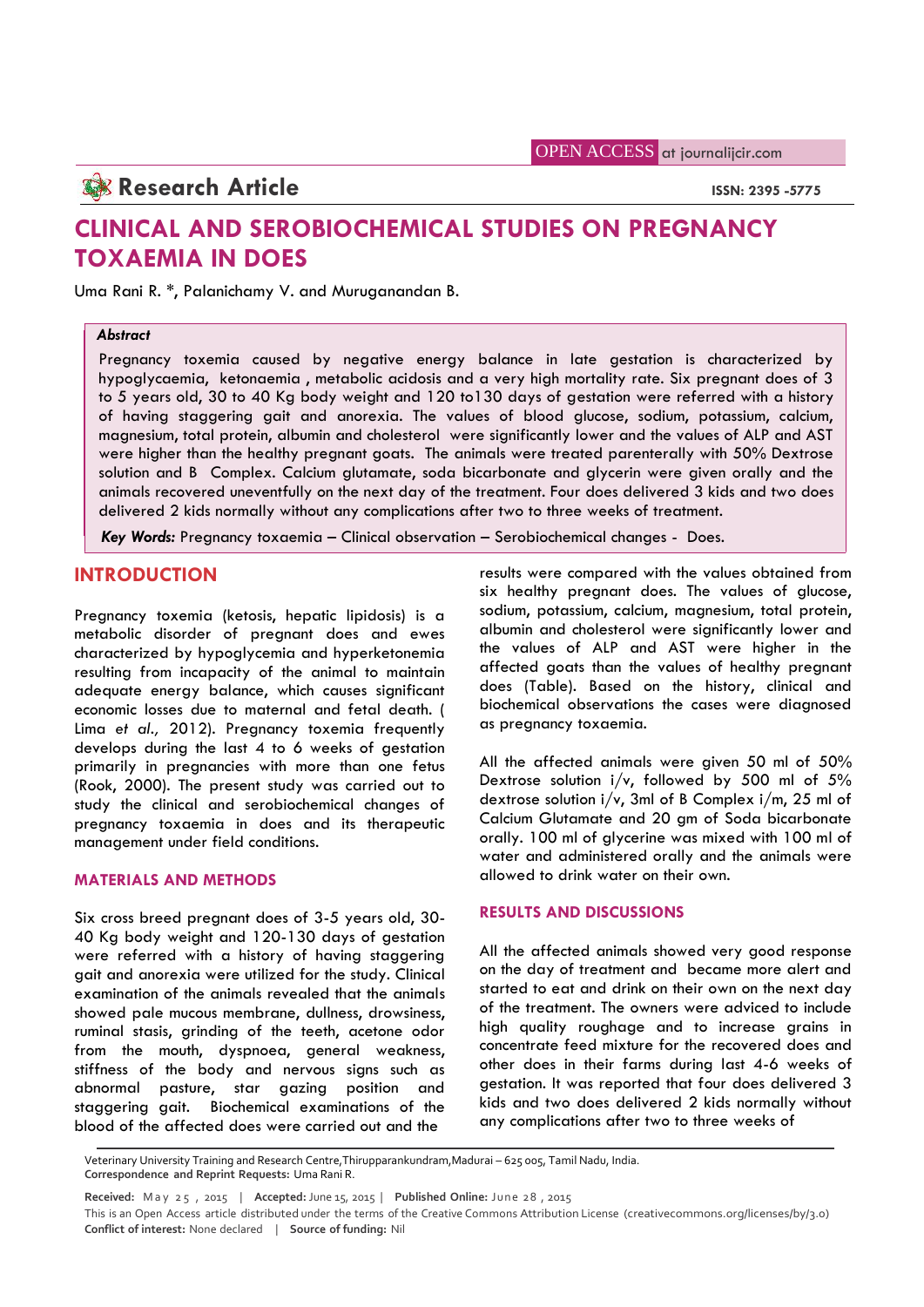#### treatment.

Pregnancy toxemia is the result of a large glucose demand of multiple fetuses in last 6 weeks of gestation in small ruminants because approximately 80% of the foetal growth occurs during this period. Fat does and does carrying twins and triplets are at greater risk ( Lima *et al., loc.cit*). Does bearing twins have a 180% higher energy requirement and does carrying triplets have a 240% greater energy requirement than those with just a single fetus. Multiple fetuses, poor quality of ingested energy, dietary energy level, environment, genetic factors, obesity, lack of good body condition or high parasite load and lack of exercise are the predisposing factors for pregnancy toxaemia in does.

During late gestation, the abdominal space is filled with accumulated fat and an ever expanding uterus. Because of the lack of rumen space, these females have difficulty in consuming enough feedstuff to satisfy their energy requirements. Clinical cases are typically limited to older goats and during their second or subsequent pregnancies (Rook *loc.cit*). If the fetal demand and the mother supply become imbalanced due to fasting of the mother or the increased nutritional demands of the rapidly developing fetal placental unit, females suffer from negative energy balance and resulting in pronounced hypoglycemia, ketosis of varying intensity and metabolic acidosis (Lima *et al., loc.cit*). If does do not receive at least half of the required energy during this period, fat depots are mobilized in large quantities (Firat and O¨ zpinar, 2002).

Ketones are toxic byproducts of excessive breakdown of body fat to compensate for the negative energy condition (Moghaddam and Hassanpour, 2008). The elevated ketone bodies inhibit the hepatic gluconeogenesis, and thus further increase maternal hypoglycaemia (Schlumbohm and Harmeyer, 2004). Keto acidosis is also common during toxaemia. In the present study 20 gms of soda bicarbonate was given orally to each affected animal in order to prevent acidosis and the does were given plain water to drink in order to excrete the ketone byproducts through kidneys.

Goats suffering from pregnancy toxemia become anorexic, depressed, grind their teeth and have acetone smell to their breath. As the disease progresses, the neurological systems become compromised due to lack of glucose. Neurologic signs include blindness, circling, in-coordination, star gazing, tremors, staggering gait, ataxia are seen and eventually the doe becomes comatose (Al- Qudah, 2011). At this stage the fetuses succumb and release toxins that send the doe into endotoxic shock and dean can occur if the case is left untreated (Bani Ismail, 2008).

In the present study, the diagnosis of pregnancy toxaemia was achieved from the history, by clinical examination and was confirmed by blood analysis. Hypoglycemia and hyperketonemia are more common obvious biochemical features (Hefnawy *et al.,* 2011). The blood level of glucose in pregnant goats with pregnant toxaemia can be a good indicator of the viability of the fetuses. Blood levels of glucose in affected animals varied dramatically and this give rise to the idea that hypoglycaemia might indicate that the fetuses are alive and hyperglycemia that the fetuses are dead (Lima *et al*. *loc.cit*). The marked drop in serum total protein, albumin and cholesterol with significant increase in AST and ALT could throw some light on the hepatic origin of pregnancy toxemia which may be attributed to fat mobilization (Radostits *et al.,* 2007) that associated with inadequate dietary intake (Ramin, *et.al.*, 2005) or due to hepatic damage (Hefnawy *et al., loc.cit*) or hepatic lipidosis (Smith and Sheramn, 2009).

Significant decrease in the serum levels of sodium, potassium, magnesium and calcium in the pregnancy toxemic goats indicated that there were disturbances in the electrolytes and some minerals which may be attributed to stress of starvation, dehydration and involvement of the kidney in the pathogenesis of caprine pregnancy toxemia or also due to enhanced lipolysis that can induce hypomagnesemia and hypocalcemia (Sakha, *et.al.,* 2013). Hypokalemia and hypocalcaemia that are associated with pregnancy toxemia may be attributed to anorexia and metabolic acidosis respectively, which are often associated with pregnancy toxemia (Smith and Sheramn, *loc.cit*).

**Table1** Biochemical parameters (mean+sd) In pregnancy toxaemic does

| <b>Parameters</b>      | <b>Healthy goats</b> | Pregnancy toxaemic does |
|------------------------|----------------------|-------------------------|
| Glucose $(mg/dL)$      | $117.50 + 5.20$      | $36.50 + 1.73$          |
| Total protein $(g/dl)$ | $6.87 + 0.18$        | $4.03 + 0.21$           |
| Albumin $(g/dl)$       | $3.78 + 0.13$        | $2.28 + 0.15$           |
| Cholesterol (mg/dL)    | $102.50 + 5.64$      | $48.33 + 2.52$          |
| Sodium ( $mEq/L$ )     | $142.00 + 2.13$      | $114.67 + 2.13$         |
| Potassium ( $mg/dL$ )  | $4.67 + 0.22$        | $3.07 + 0.11$           |
| Calcium ( $mg/dL$ )    | $10.30 + 0.32$       | $8.13 + 0.11$           |
| Magnesium (mg/dL)      | $2.48 + 0.11$        | $1.52 + 0.12$           |
| ALT(U/L)               | $29.33 + 3.29$       | $77.00 + 5.60$          |
| AST(U/L)               | 111.50 +10.50        | $269.33 + 5.00$         |

The key to treating toxemia is catching the subtle symptoms promptly. Fist concern is to hydrate the